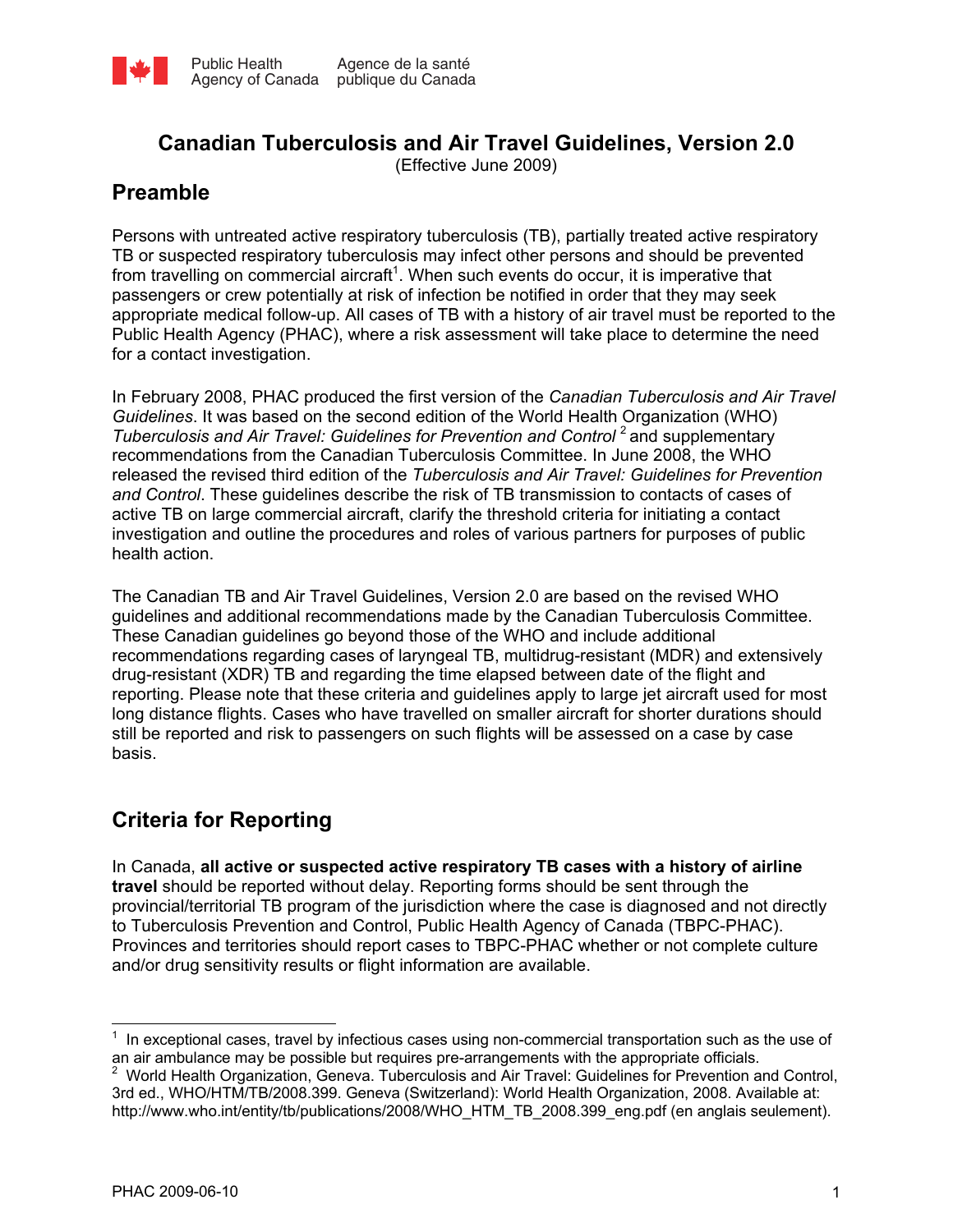

After reporting the case, any subsequent relevant information such as test results and/or evidence of transmission in non-airline contacts should be forwarded to TBPC-PHAC through the provincial/territorial TB program in order to determine whether further actions are needed.

# **Criteria for Contact Investigation**

TBPC-PHAC will conduct a risk assessment for the case and a contact investigation will proceed if both of the following two criteria are met<sup>3</sup>:

# **1. Diagnosis/infectiousness at time of flight:**

**A. Smear-negative cases:** The individual is diagnosed with smear-negative active respiratory TB disease that is culture positive for *M. tuberculosis* and there is documented evidence of transmission, or sufficient data are not available to indicate whether transmission occurred in non-airline contacts.

*Or* 

**B. Smear-positive cases:** The individual is diagnosed with smear-positive active respiratory TB disease that is culture positive for *M. tuberculosis*.

Note: These criteria apply whether or not there is a history of cough during the flight.

#### *AND*

# **2. Flight duration:**

**A.** The total flight duration was equal to or greater than eight hours. This duration includes all ground delays after boarding, flying time and ground delays after landing.

# *Or*

**B. MDR, XDR or laryngeal TB cases:** In Canada, a contact investigation will proceed for flights of less than eight hours for cases of MDR, XDR and laryngeal TB if there is documented evidence of transmission, or if sufficient data are not available to indicate whether transmission occurred in non-airline contacts.

# **Non-infectious at time of flight**

A contact investigation will not proceed if the case was considered non-infectious at the time of the flight. A case is considered non-infectious if they did not require airborne isolation and therefore met the following criteria<sup>4</sup>:

# **For non-MDR-TB and non–XDR-TB cases**

 $\overline{\phantom{a}}$ 

 $3$  For cases that do not fit these criteria, a case conference will be held with the reporting jurisdiction to determine the most appropriate course of action. 4 The criteria to determine non-infectiousness are based on the *Canadian Tuberculosis Standards*, 6th

edition, page 329 (http://www.phac-aspc.gc.ca/tbpc-latb/pubs/tbstand07-eng.php).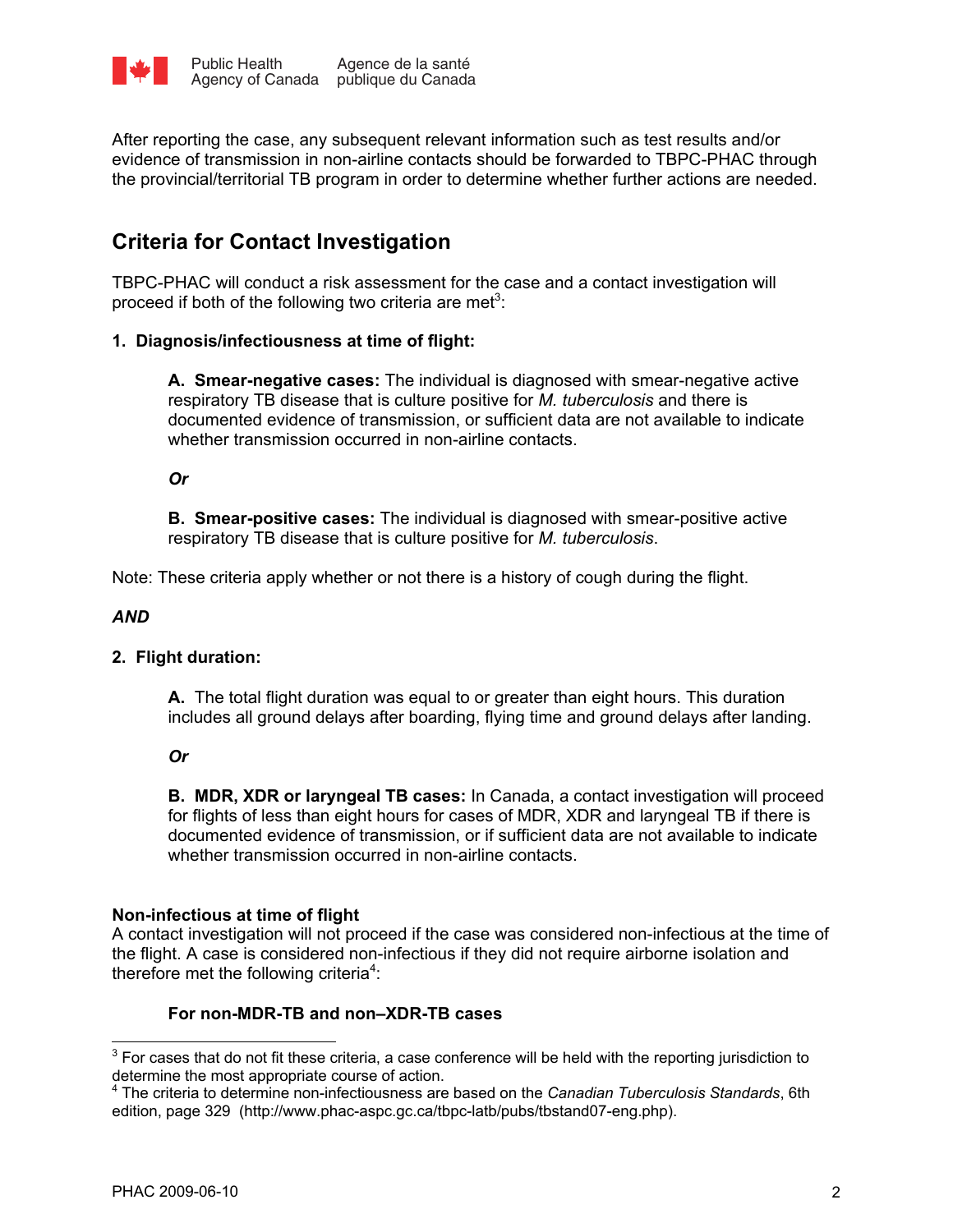

# *Patients with smear-negative, culture-positive respiratory TB:*

Airborne isolation may be discontinued after at least two weeks of multidrug therapy based on the known antibiotic sensitivity of the patient's organism and clinical evidence of improvement (consult treating physician as necessary).

#### *Patients with smear-positive TB:*

Airborne isolation can be discontinued when three consecutive sputum smears are negative. These can be taken 8-24 hours apart, and at least one of them should be taken in the early morning. In addition, there should be clinical evidence of improvement (consult treating physician as necessary) and evidence of adherence to at least two weeks of multidrug therapy based on the known antibiotic sensitivity of the patient's organism.

# *For active MDR-TB and XDR-TB cases*

Airborne isolation can be discontinued when any three consecutive sputum cultures are negative after six weeks of incubation.

**Definition of infectious period prior to flight:** In addition to the above criteria, a contact investigation will proceed only if the flight(s) occurred on or after the date of symptom onset or the first positive finding consistent with TB disease (e.g. abnormal chest x-ray). However, for some cases it may be necessary to extend the infectious period to include dates prior to the date of symptom onset or the first positive finding. Such a decision would only be made following a case conference with all involved parties that would be convened when one or both of the following two criteria were met:

- 1. The case is considered highly infectious (e.g., sputum smear AFB 3+ or 4+, evidence of cavities on CXR or laryngeal involvement).
- 2. The reporting jurisdiction has decided to extend contact tracing of non-airline contacts prior to the date of symptom onset or the first positive finding based on documented evidence of transmission or other available information.

**Time elapsed after the flight until reporting to TBPC-PHAC:** The WHO guidelines recommend conducting a contact investigation only if the flight occurred within the three months prior to the case being reported to public health. However, TBPC-PHAC will proceed regardless of the duration of time from the flight to the report being received for two reasons:

- 1. Airline records of passenger contact information are often still available after three months.
- **2.** The possible risk to fellow passengers of having been infected and later developing active TB exists regardless of the time since the flight and notification should proceed if possible.

**Airline crew:** As per the revised WHO guidelines, airline crew members are no longer considered contacts of an infectious passenger unless the crew member was assigned to look after the ill passenger who had infectious TB. If the infectious case was a member of the airline crew, passengers are not considered contacts, however, fellow crew members would be considered contacts.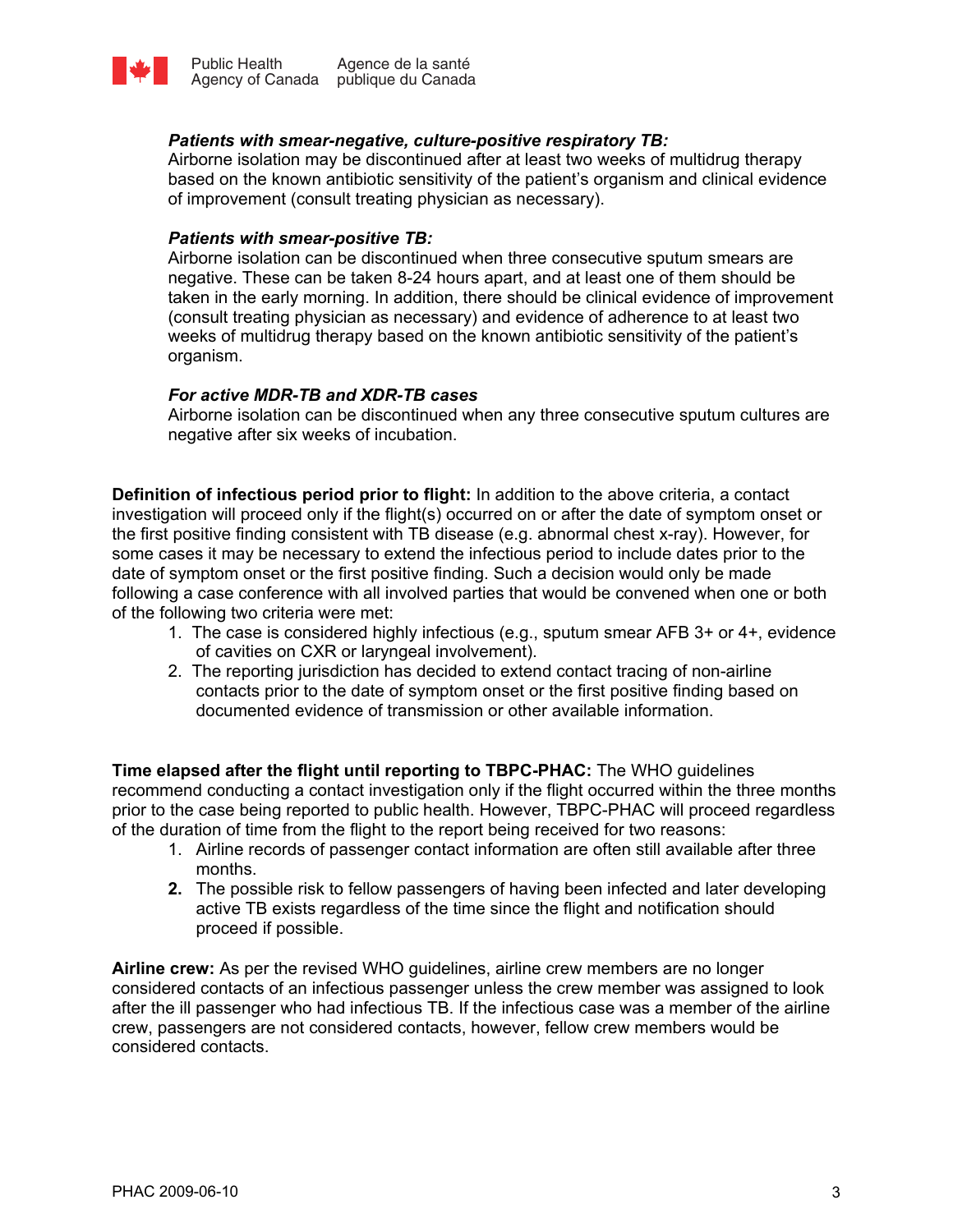

**International and domestic flights:** Though the majority of cases meeting these criteria will involve international flights, the same guidelines and procedures apply to cases on domestic flights meeting these criteria.

**Pending information:** In some cases, information such as culture results, drug susceptibility results and evidence of transmission in non-airline contacts may be pending at the time of the risk-assessment. For these cases, PHAC will notify the airline(s) and request that the passenger manifest and other available contact information for the specific flights be secured (not discarded) until the need for a contact investigation is determined.

# **Completing the Reporting Form**

# **Section 1: Flight Information**

Complete this section to reflect the flight(s) taken from origin to destination. Also list all alternate forms of public transportation (bus, train) used between flights.

**Flight duration-** Provide the best estimate of the total duration of the flight including all onboard delays before and after the flight. Confirmation of flight duration will be made by TBPC-PHAC.

**Activity during flight-** Indicate the case's activity during the flight such as whether the case remained seated or visited with other passengers.

**Other passengers already assessed-** Indicate whether there were other passengers on the same flight(s) who are already being assessed by public health (i.e., family members, traveling companions). TBPC-PHAC will contact the reporting jurisdiction to confirm the names of these persons and not send an additional letter of notification for these persons.

# **Section 2: Case information**

Complete this section in order that TBPC-PHAC can confirm that the case was on the flight(s) and to determine where the case was seated. If required by jurisdictional privacy laws, the individual's name can be withheld until the need for a contact investigation is determined (i.e. if the case is smear negative and/or all flights are less than eight hours duration and evidence related to transmission among non-airline contacts and/or drug sensitivity results are pending).

# **Section 3: Medical/other Information**

The information in this section is used to determine the degree of infectiousness at the time of the flight and is provided to other TB control programs in jurisdictions where passengers who are named as contacts reside.

Note: For all laboratory results, the date provided should refer to the date the specimen was collected, not the date the results were reported/received.

**Smear results:** The date the specimen was taken and the results of smear microscopy performed closest to the date of the flight should be reported. If the case is smearnegative, please confirm that this result is based upon three negative sputum samples.